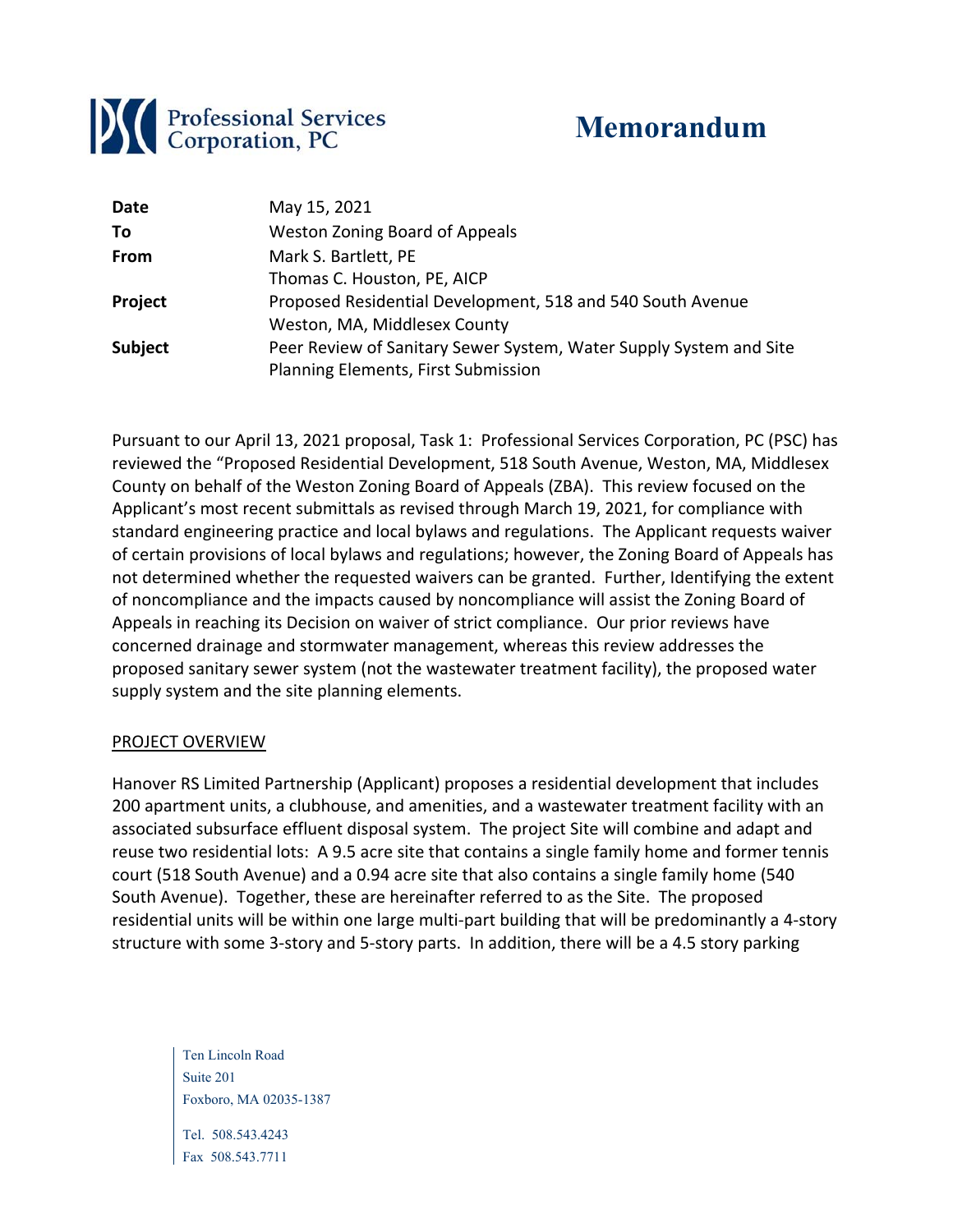

garage connected to this residential building. The top level of parking will be covered with a proposed green roof. Other improvements include a courtyard enclosed by the residential building, some exterior patio areas, approximately 1,160 linear feet of main access road serving the building from entrance at 540 South Avenue (standard 24' wide pavement), and approximately 1,290 linear feet of emergency access road with separate connection at 518 South Avenue, and most of this way (1,165‐feet) is proposed to be porous pavement with road width varying from 14' to 20'.

Main access way drainage, and the first 125‐feet of the emergency access drive will be collected by standard curb and gutter system, with multiple catch basins, connecting drain lines (12" and 15" HDPE) , drain manholes, and water quality treatment units that ultimately discharge to one of the three (3) subsurface infiltration systems. The internal drainage system for the parking lot is not provided (deferred to architect's drawings). The building roof drainage and green roof drainage (for the parking lot roof and a portion of the building roof) will be routed to the subsurface infiltration system 2.

In addition to the drainage systems, other underground utilities will include the following:

- A looped water main of unknown size between the water main in South Avenue and the buildings,
- A combination of gravity sewers and force main pipe (pipe sizes and materials not stated) between the building and the proposed wastewater treatment plant,
- A gravity sewer from the treatment plant to a pump chamber that will direct treated effluent to the proposed effluent disposal areas,
- A natural gas service line to the residential buildings and treatment plant building, and
- Underground electric, telephone / data cables.

The proposed Project has been submitted to the Weston Conservation Commission, and to the Weston Zoning Board of Appeals under the state's Comprehensive Permit (MGL Ch. 40B) process. In addition to Conservation Commission approval, this multi-unit apartment project would normally require a Special Permit from the Zoning Board of Appeals for the proposed multi-family use, Site Plan Approval by the Planning Board under Town of Weston Rules and Regulations for Site Plan Approval, and a Stormwater Permit from the Town's Stormwater Permit Authority (SWPA) under Weston Stormwater & Erosion Control Regulations.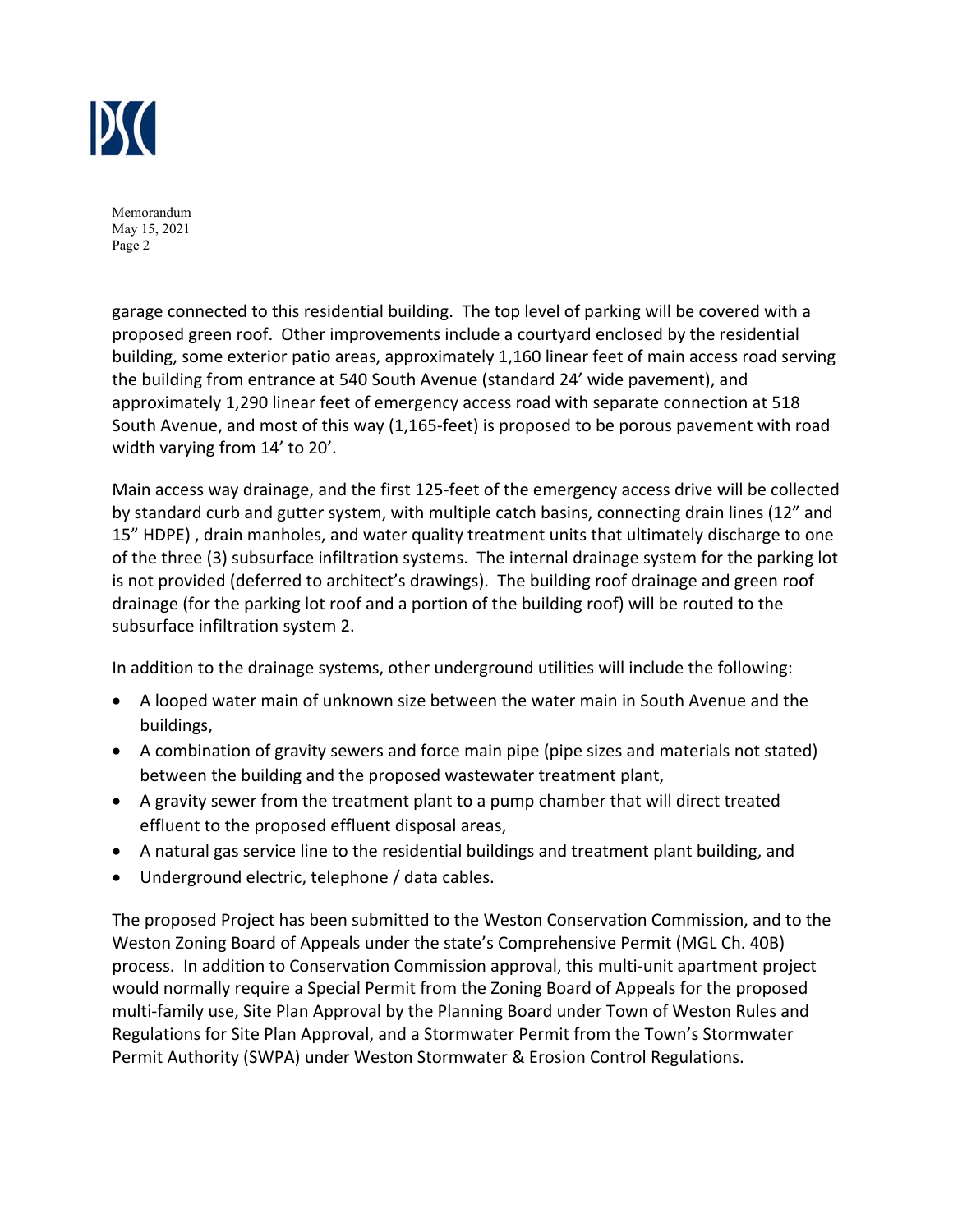

### Submittals Reviewed for this Assignment

A. "Hanover Weston – Weston, MA, Site Development Plans" prepared by Tetra Tech for Hanover R.S. Limited Partnership, Comprehensive Permit Plans for a proposed project on South Street, Weston, MA, dated June 15, 2020 for NOI application, and June 21, 2020 for Comprehensive Permit application, revised plans dated October 30, 2020, and latest revised plans dated March 19, 2021. (Tetra Tech Site Plans include 18 sheets including an Existing Conditions plan by MetroWest Engineering dated April 10, 2019).

#### References

- A. Weston Zoning Bylaws, Section XI. Site Plan Approval, subsection F. Standards & Criteria
- B. Weston Rules and Regulations for Site Plan Approval, November 19, 1991, as authorized under Section XI of the Zoning By-Law: Section 4 – Content of the Submission, and Section 5.01 – Site Walk and Public Hearing (RRSPA)
- C. Weston Planning Board Land Subdivision Rules and Regulations, Weston, Massachusetts (PBRR), Article I. General Requirements, and Article IV. Design Standards, as applicable.

## COMMENTS ON PROPOSED SEWER SYSTEM, WATER SYSTEM AND SITE PLANNING ELEMENTS

#### Sanitary Sewer System

There are no specific requirements stated within the Town of Weston References A, B and C (as noted above) regarding sanitary sewer systems. However, the Massachusetts Department of Environmental Protection (MADEP) has rules and regulations regarding sewers that are stated in 310 CMR 15 (Title 5). MADEP also publishes *Guidelines for the Design, Construction, Operation, and Maintenance of Small Wastewater Treatment Facilities with Land Disposal*, which would be relevant for this Project. In addition, sewer designs should generally comply with guidance provided by the New England Interstate Water Pollution Control Commission's Guides for the Design of Wastewater Treatment Works commonly known as TR‐16 (short for Technical Report #16).

The Applicant's proposed sewer system design presented on Utility Plan Sheets C‐8 and C‐9 and Detail Sheet C‐12 is incomplete. More information is required for PSC to provide any meaningful review of the proposed sewer and force main (pumped flow) systems.

1. The Applicant needs to submit revised Utility Plans and Detail Sheets that identify specific sewer system components, including the following: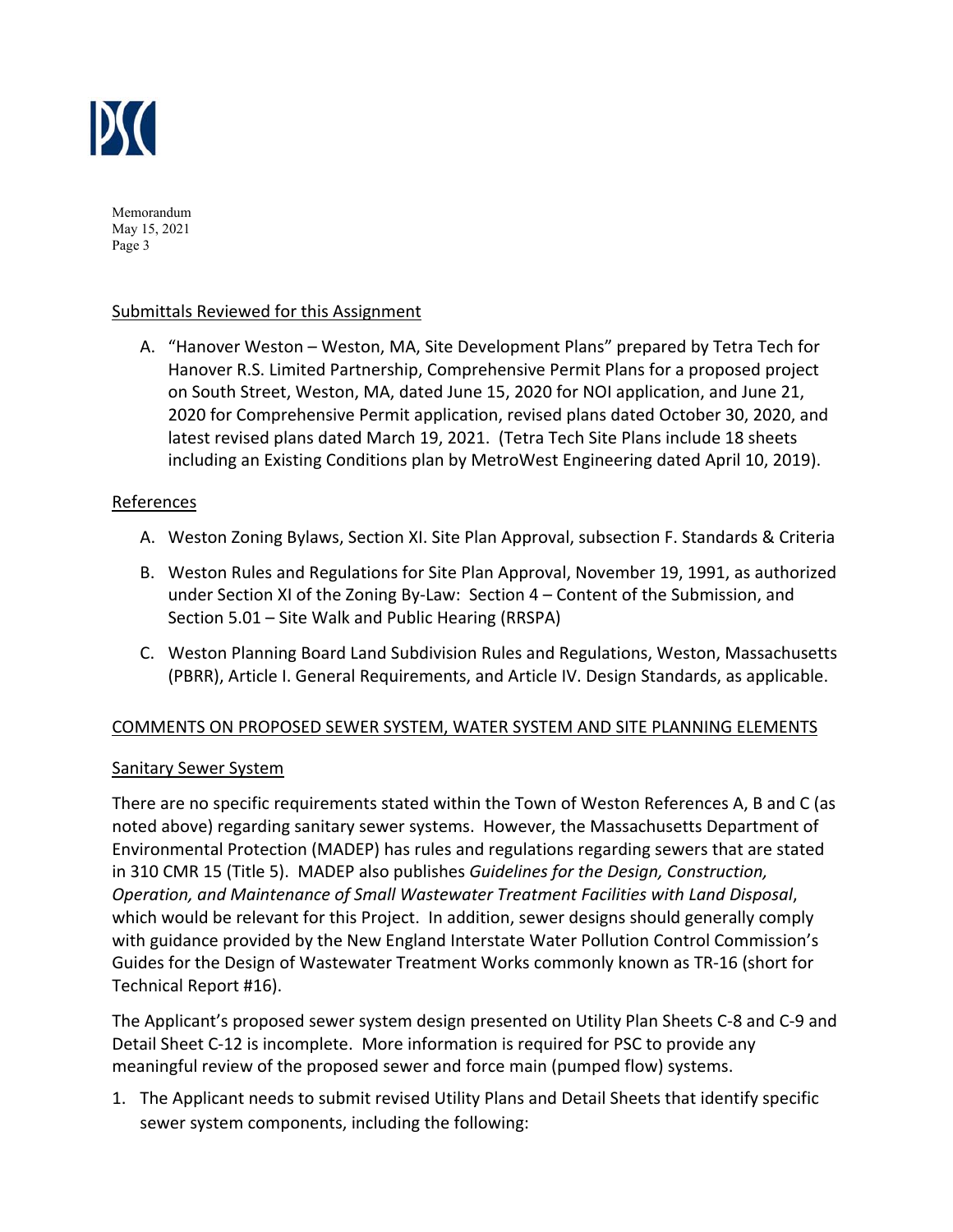

- a. Identifiers for gravity sewer lines including pipe material specifications, pipe diameter, pipe slope, and invert elevations at sewer manholes;
- b. Information on the proposed sewer force mains, including depth, pipe material specifications, pipe diameter, and invert elevations at pump chambers and at intended discharge points, including any sewer force main air release valves if appropriate.
- c. Pump chamber identifiers for the two chambers noted on the plans, and detailed information on proposed construction of pump chambers, pump system designs and pump specifications.
- 2. The Applicant should submit sewage flow calculations for the proposed occupancy of each building, and the minimum gravity sewer capacity to be provided on the Site.

### Water Supply System

The Applicant's proposed water system is presented on Utility Plan Sheets C‐8 and C‐9 and Detail Sheet C‐14. A cement lined ductile iron (CLDI) water main of unknow size is proposed to connect to the Town's 10‐inch water main in South Avenue opposite the main driveway entrance. The proposed water line enters along the driveway to provide split domestic water and fire protection service connections on the east side of the wastewater treatment plant building and there is a proposed fire hydrant on the entrance drive that is across from the treatment plant. The water line continues south to a three valve tee connection in front of the north side the residential building where water lines head both east and west. The west branch of the line extends along the west side of the residential building leading to two proposed fire hydrants: One on the left side of the parking garage entrance, and another at the south end of the residential building in the southwest corner of the site. The east branch water line provides split domestic water and fire protection service connections to the north side of the residential building, and a proposed fire hydrant in front of the residential building. The east branch line extends past the northeast corner of the building to another proposed hydrant, and then turns northeast, extending back to South Avenue along the proposed emergency access drive. There is a hydrant proposed at the emergency drive/South Avenue intersection, and a second connection to the 10‐inch Town water main in South Avenue, thus providing a looped water line service to the Site. The Applicant needs to provide the following:

- 3. Each proposed water line connection to the Town's 10‐inch water main in South Avenue should have three valves.
- 4. Indicate water main size(s) serving the Site.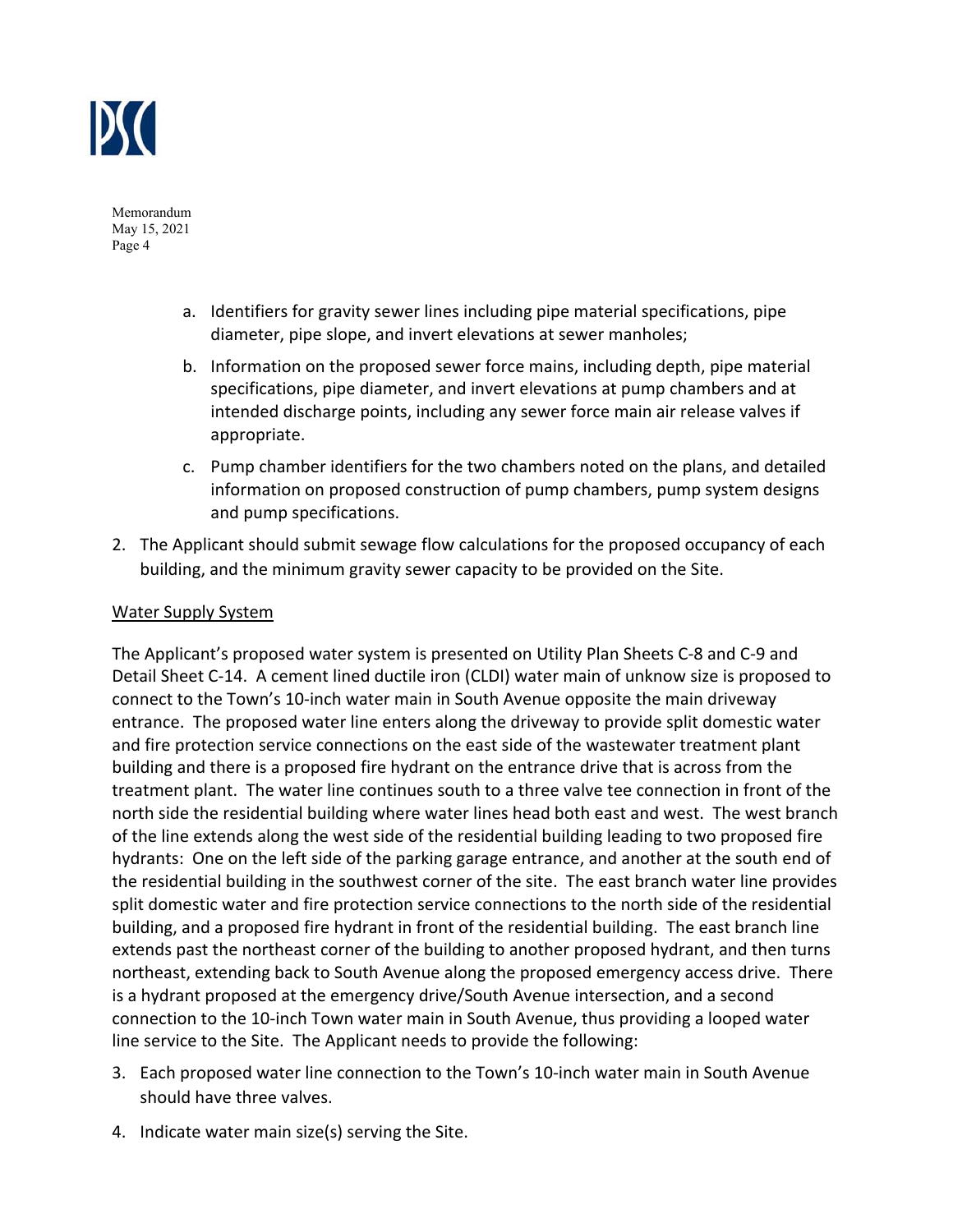

- 5. Indicate proposed sizes of domestic service and fire protection lines at each building.
- 6. The South Avenue 10‐inch water main material, age, and adequacy should be discussed with the Weston DPW, Water Department and Fire Department, and the Applicant should obtain their approval in writing to the ZBA for connecting new service to the Site.
- 7. A static pressure and fire flow test should be conducted at the South Avenue water main in front of the Site to check for compliance with *PBRR §4.22 Water Supply*, and to ensure adequate domestic and fire protection flows. Test results should be reported to the Town's DPW, Planning Board, Fire Department and ZBA.
- 8. The proposed design and details, and adequacy of the fire protection services to the two buildings should be discussed with the Weston Fire Department, and a summary memorandum concerning Fire Department approval should be provided to the ZBA.

#### Private Utilities

An underground electric line is shown on Utility Plan Sheets C‐8 and C‐9. It is proposed to start at the northwest side of the entrance drive, from a connection at utility pole #118 on South Avenue. The underground electric service continues to the Site under the west side of the access driveway. An electric service branches off to a transformer on the west side of the proposed wastewater treatment building; and the main service continues up to a proposed primary switch and two (2) transformers at the southeast corner of the proposed garage. A standby generator is shown for the wastewater treatment plant building, but not at the residential building. The Applicant needs to provide the following:

- 9. Provide a detail of the proposed conduit to be used to carry underground electric services.
- 10. The Landscaping Plan should call for plantings of fencing (visual screenings) of the primary switch and all transformer and generator locations.
- 11. The transformers should be protected by bollards against vehicle impact. Provide a detail that will be required by the utility company.
- 12. Indicate if the residential building will be served by a standby generator separate from the generator at the wastewater treatment plant.
- 13. Indicate if the generator(s) be fueled by diesel fuel or by natural gas. If by diesel fuel, what are the planned containment and spill prevention features.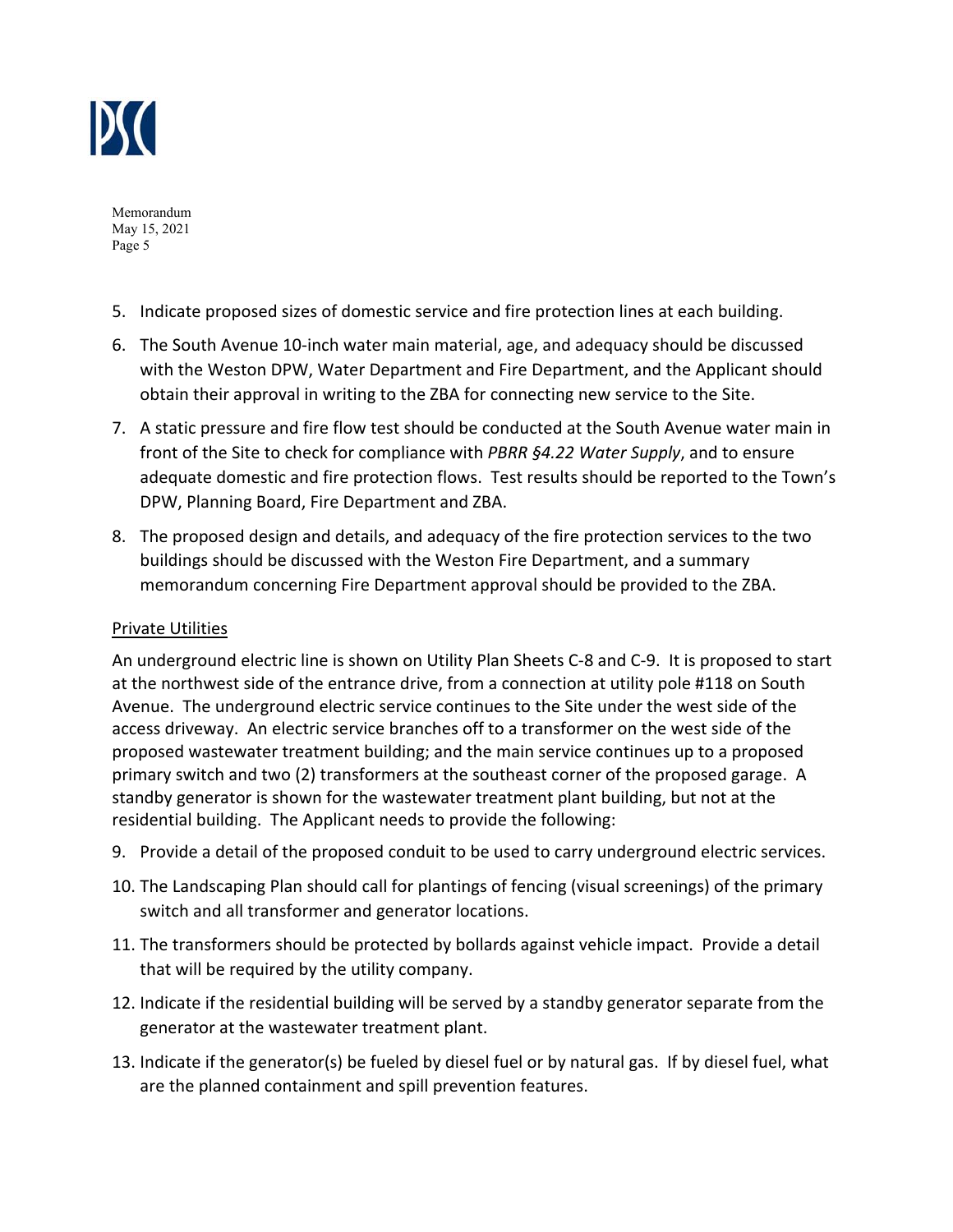

14. Indicate if the standby generator(s) will have sound attenuation features, and if so, what is the anticipated sound level during operation. Also, how frequently will the standby generator(s) be exercised as part of ongoing standby power maintenance. Also see Comment 31.b below.

A gas service line (unknown size and material) is shown on Utility Plan Sheets C‐8 and C‐9. It is proposed to connect to an existing 12‐inch gas main (material not noted) within South Avenue. The new gas service line enters along the access drive, provides a service line (tee connection) to the wastewater treatment building, and continues to the north side of the residential building where there will be a tee connection to another gas line (unknow size and material) that will loop around the residential and garage buildings. The Applicant needs to provide the following:

- 15. The size and adequacy (safety) of the existing gas main in South Avenue, the proposed gas service to the Site, and all building meter connection(s), should be confirmed with the gas utility; and meter locations need to be shown on the plans for both the treatment plant building and the residential building.
- 16. The Landscape Plan should depict appropriate screening for the gas meters.

An underground telephone/cable line is noted on Utility Plan Sheets C‐8 and C‐9: It starts at utility pole #118 (northwest side of the entrance drive) on South Avenue. These service lines continue to the Site under the access driveway, pass in front of the north side of the residential building and then down along the east side of the buildings, where the lines enter the southeast corner of the garage building.

17. The Applicant needs to Provide a detail of the proposed conduit to be used to carry the underground cable/data lines.

## Site Planning Elements

The Applicant's submittal does not include a summary of conformance with Town of Weston Rules and Regulations for Site Plan Approval (RRSPA) or conformance with applicable requirements of the Weston Planning Board Rules and Regulations (PBRR) which serve as site construction standards. Our review of project submittals indicates general compliance with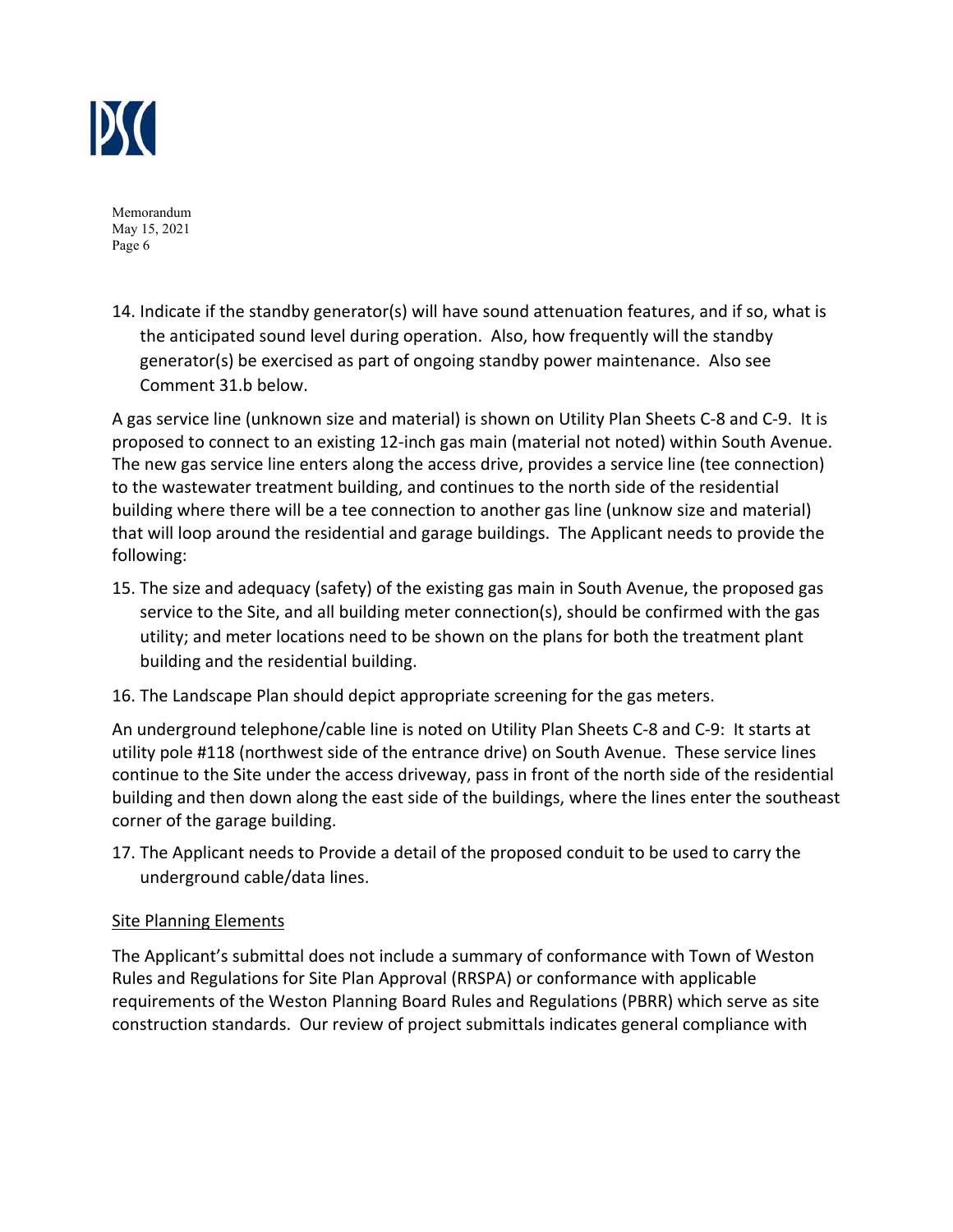

many of the standards. However, we note the following exceptions and suggestions that require a response:

#### **RRSPA Section 4 – Content of the Submission**:

18. RRSPA §4.02 List of All Items Submitted: This section requires the Submission to include a separate titled "*List of Items Submitted which shall number and identify each document, plan, drawing or other item that is submitted by the Applicant*". The Applicant needs to submit this list and be sure that "*any item that is added to the Submission during the course of the site plan approval process shall be added to the List*…"

RRSPA §4.07 Site Improvements: This section requires the following: "*A table shall show the dimensional requirements (maximum‐minimum) of the zoning district and pre‐and post‐ development site characteristics including square feet and percentage of land; of open space, undisturbed open space, wetlands, floodplain, developable site area, footprint of structures, and paved areas; front yard; side yard; rear yard; any buffers; building height; floor to lot ratio; amount of impervious cover; number of parking spaces (including handicapped and compact car space) with supporting calculations;*"

- 19. Although Sheet C-2 of the Applicant's Site Plans contains a limited zoning table that describes required lot size, frontage, setbacks and building height, the Applicant needs to submit a revised table that provides all the information required by the first paragraph of RRSPA §4.07.
- 20. RRSPA §4.07 Site Improvements requires that the submitted existing conditions plan show "*the location of any existing septic systems, cesspools, leaching fields and wells on or within 500 feet of the development parcel.*" The Applicant needs to submit a revised Existing Conditions Site Plan that complies with this requirement. In addition, we recommend that this same information also be shown on Site Plan Sheets C‐1 through C‐7 so that setbacks of proposed features from the noted abutting features are clear.
- 21. RRSPA §4.07 Site Improvements requires: "*All required setbacks for buildings and structures, parking and loading facilities shall be shown with dimensions on the plan to demonstrate compliance with zoning requirements.*" The Applicant needs to submit revised Site Plans to comply with this requirement.
- 22. RRSPA §4.07 Site Improvements requires: "*Parking spaces must be located and identified as either standard size, or handicapped spaces. The location of any signs intended for identification of handicapped spaces must be shown. Pavement markings must be shown*."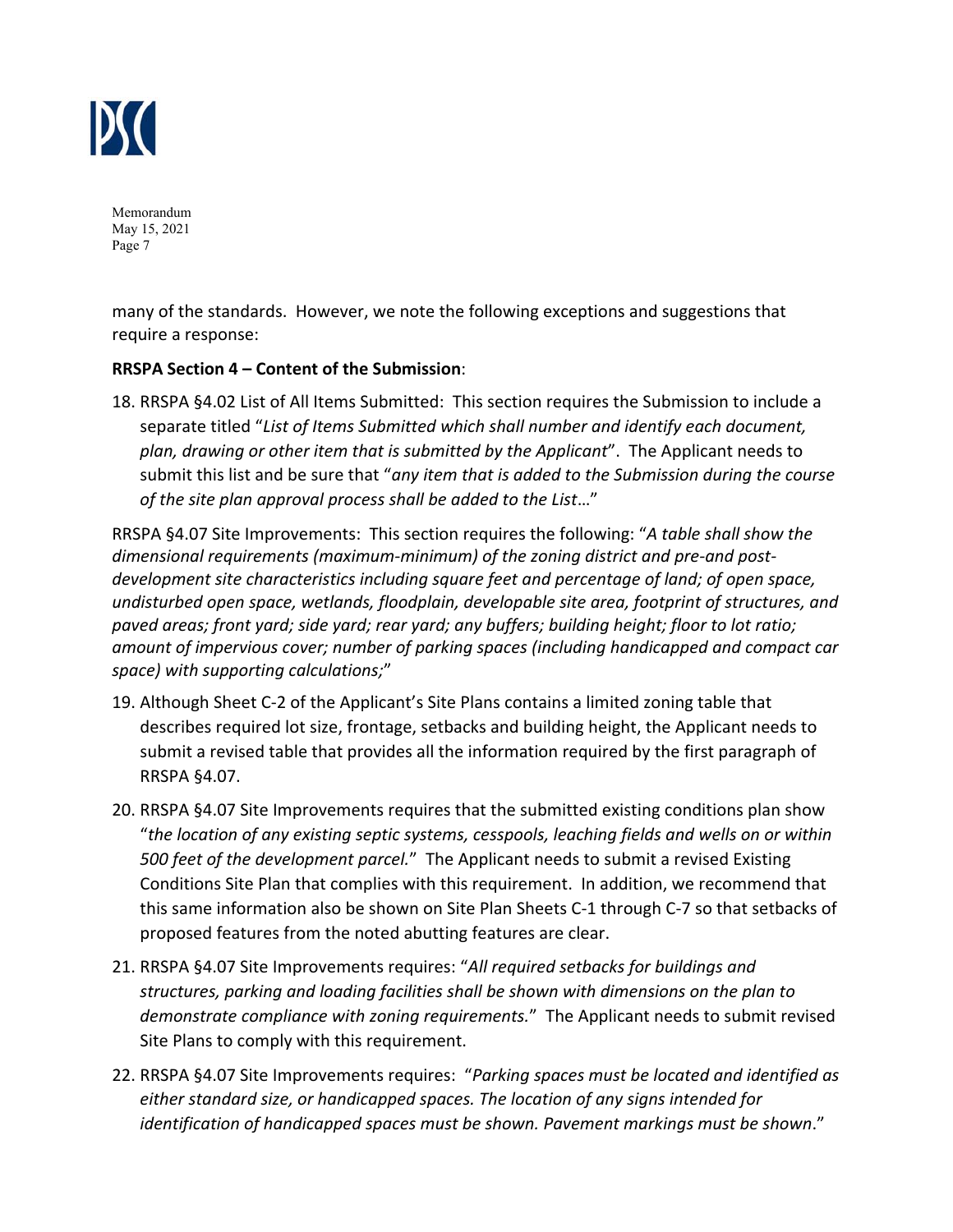

> The Applicant needs to submit more detailed parking plans that show each proposed parking level and the spaces that will be designated as standard size or handicapped spaces on each parking level (including typical dimensions).

- 23. RRSPA §4.07 Site Improvements requires: "*Proposed parking structures must contain the above information as well as: dimensions of the structures; means of ingress and egress; internal traffic circulation; lighting and access to the principal structure*." The Applicant needs to submit more detailed parking plans that show each proposed parking level including, for each level, the dimensions of the parking structure (including floor to ceiling height), means of ingress and egress to adjacent floors, internal traffic circulation, pedestrian areas, proposed lighting, and proposed access points to the residential structures.
- 24. RRSPA §4.07 Site Improvements requires: "*All driveway entrances shall be shown with dimensions; and sight distances at the driveway intersection shall be provided. The weight, turning radius length and height of the largest truck expected to use the site shall be noted. All the driveways and entrances must be designed to accommodate trucks as well as fire apparatus which must be able to maneuver freely. Service areas, truck loading areas and utility buildings shall be shown*." The Applicant needs to submit more detailed Site Plans to provide (a) sight distances at the access driveway intersections with South Avenue, (b) the weight, turning radius length and height of the largest truck expected to use the site, (c) a turning movement plan to demonstrate that the Weston Fire Department vehicles and their proposed firefighting apparatus (per consultation with the Fire Chief) can maneuver freely to, from and within the Site.
- 25. RRSPA §4.07 Site Improvements requires: "*The plans shall show areas intended for outdoor storage (open) with dimensions and screening. Traffic flow patterns within the site and off site must be shown and curb cuts and intersections within 500 feet of the property line*." It appears that the Applicant has complied with these requirements, but, if there are no areas intended for outdoor storage (e.g., waste containers), then the Applicant should add a statement to that effect to the Site plans.
- 26. RRSPA §4.08 Site Utilities requires: "*Location of any underground storage tanks for fuel or other chemical storage shall be shown including tank type, capacity, age and condition*." If any underground storage tanks are required for the residential buildings or for the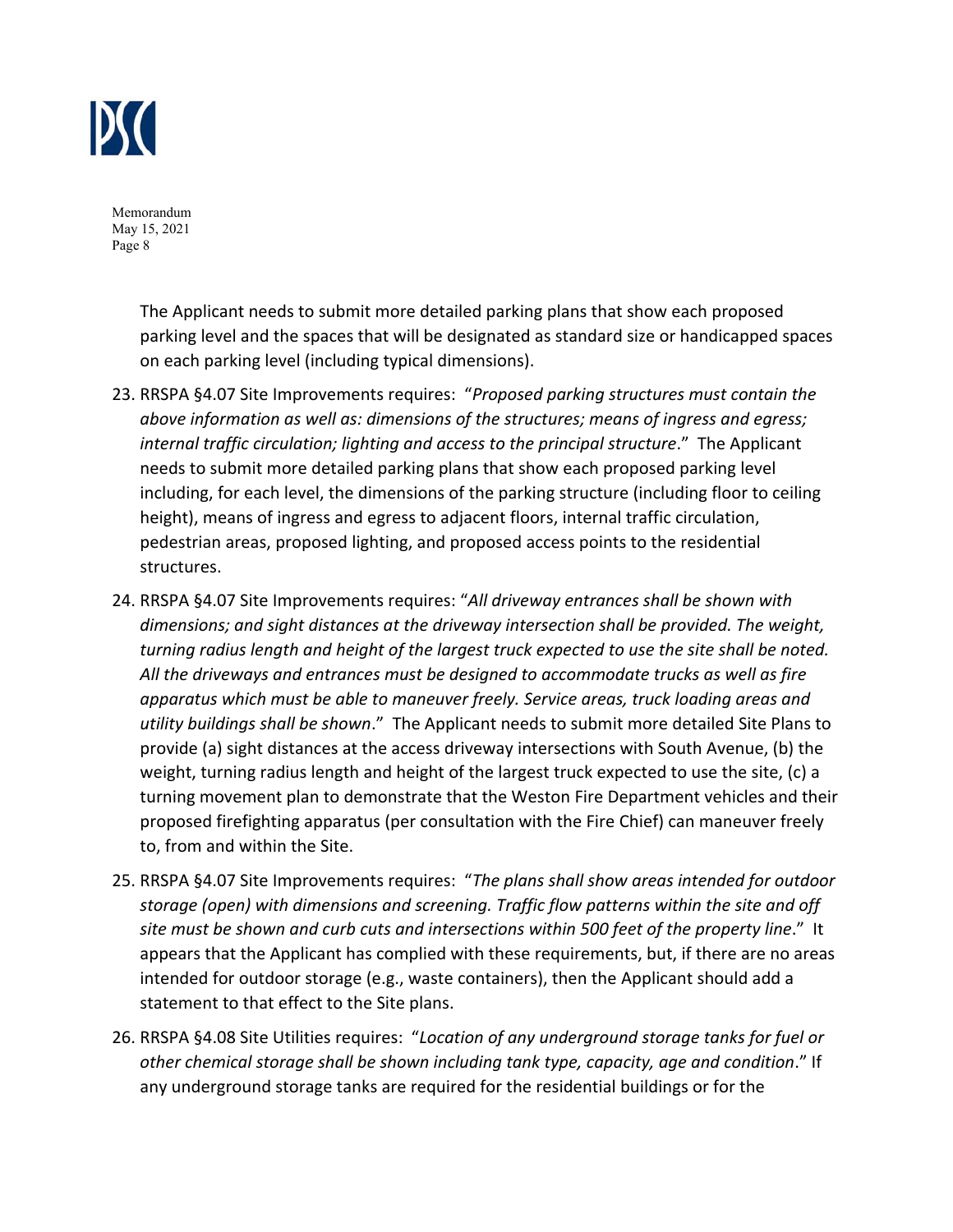

> wastewater treatment plan, then the Applicant should show such element(s) to the Site plans; and, if not, the Applicant should add a statement to that effect on the Site plans.

- 27. RRSPA §4.09 Waste Disposal requires: "*Location, type and screening details for all waste disposal containers shall be shown including type and composition of solid waste and any hazardous wastes with estimated amounts; and operational plans and facilities for solid waste disposal*." If applicable, the Applicant should show such element(s) on the Site plans; and, if not, then the Applicant should add a statement to the Site plans that describes the proposed solid waste management plan for the residential building and the wastewater treatment facility.
- 28. RRSPA §4.09 Waste Disposal requires: "*The location of the area which is capable of supporting on‐site sewage disposal from the proposed project shall be shown. Design, operating and maintenance details of the proposed disposal facility shall be explained*." The Applicant has clearly noted the areas of proposed wastewater treatment and of effluent disposal. However, the Applicant needs to submit design, operating and maintenance details for these facilities, as noted above.
- 29. RRSPA §4.10 Earth Removal/Fill requires: "*Indicate areas where earth removal, blasting, or filling is proposed and the approximate volume in cubic yards, along with the rationale for proposed removal of vegetation, trees, soil and for any grade change*." The Applicant needs to submit a cut & fill plan to indicates areas of cut and fill along with the proposed volumes of earth (or rock) involved; and provide a narrative to describe their *rationale for proposed removal of vegetation, trees, soil and for any grade change.*
- 30. RRSPA §4.10 Earth Removal/Fill requires: "*Precise calculations for determining the total amount of earth removal or fill will only be required when the development will require earth materials to be obtained or removed off site. If the amount is over 30 cubic yards, a removal/fill schedule will be required which shows size of trucks, gross vehicle weight, estimated number of trips per day for each vehicle, travel routes to be taken, and hours of operation, and certification that fill is free of hazardous materials*." As a supplement to their response to Comment 29 above, the Applicant should indicate if they will need to remove to, or obtain earth materials from an off‐site location; and, if the amount of cut or fill will be over 30-cubic yards, provide their proposed schedule including all details as requested in RRSPA §4.10.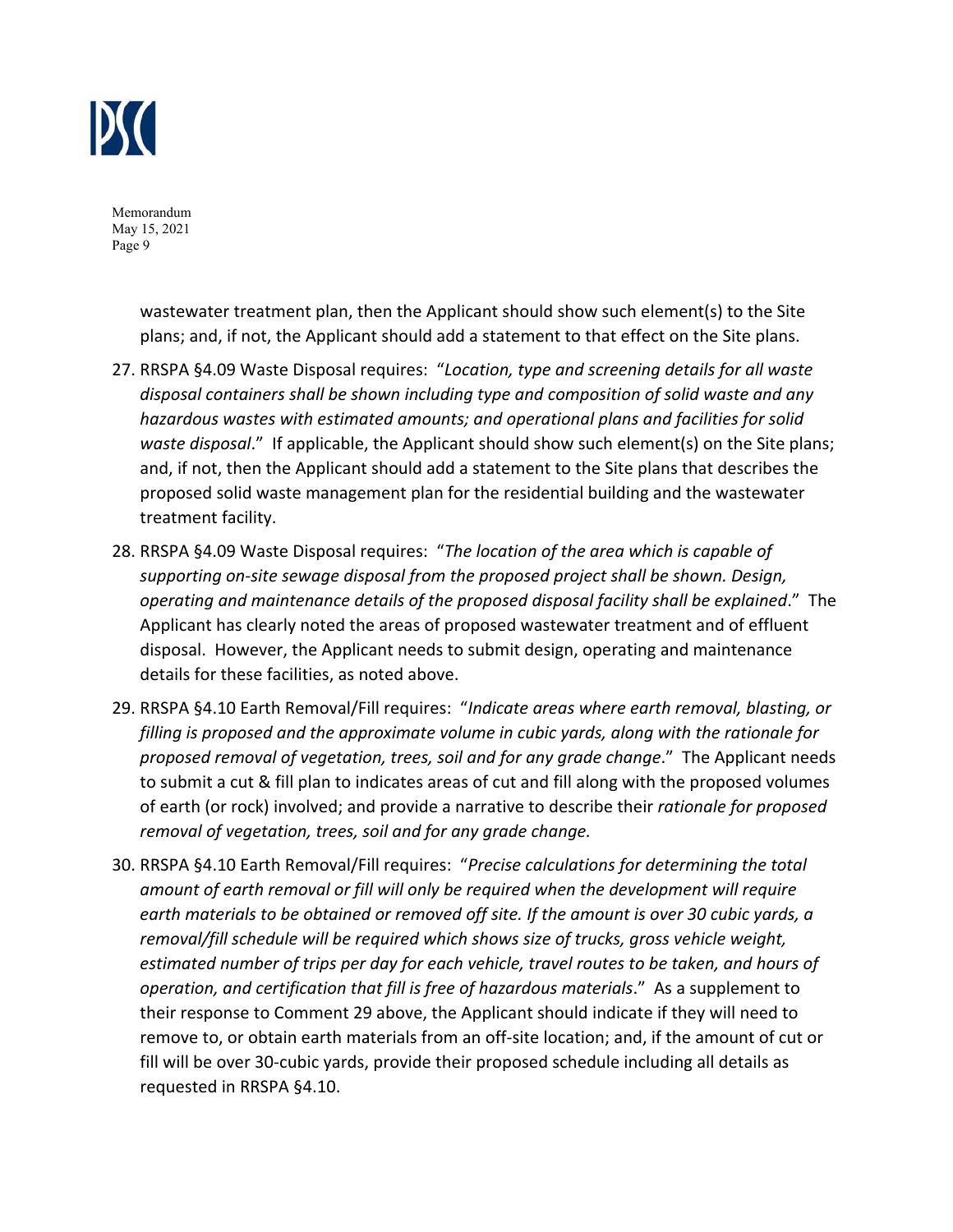

- 31. RRSPA §4.11 Light, Shadow, Sound, Odors requires: "*The proposed location, height, intensity and bulb type (e.g., fluorescent, sodium incandescent) of all external lighting fixtures shall be shown including the direction of illumination and methods to eliminate glare onto adjoining properties; and post development shadow on abutting properties. Calculations and descriptions of construction noise during and after construction shall be provided and a description and explanation of any potential odors during construction and thereafter*.
	- a. The Applicant needs to provide a photometric plan to illustrate proposed exterior light locations (including building wall packs) and the proposed resultant light intensities at the Site and at abutting property lines.
	- b. The Applicant should provide a narrative to discuss any potential noise and odors that may be generated during construction, and after completion of the project (e.g., at the wastewater treatment plant, the residential building, and parking garage). Also see Comment 14 above.
- 32. RRSPA §4.12 Signs: The Applicant needs to provide details on "*The location, height, size, material and design of all proposed signages ….including demonstration of compliance with Zoning By‐Law*.
- 33. RRSPA §4.13 Design and Landscape: The Applicant needs to submit architect plans as follows: "*Elevation plans shall be provided at a scale of 1/8 inch= 1 foot for all exterior facades of the proposed structure and/or existing facades, plus additions(s), showing design features and indicating the type of material to be used*."
- 34. RRSPA §4.13 Design and Landscape requires: "*A landscaping plan shall be provided showing all existing natural features, trees proposed for removal over six inches caliper (measured twelve inches over the soil line), area of forest cover including description of type, height, and density, and all proposed changes to these features including size, and type of plant material*." The Applicant has provided stamped landscape architect plans "Planting Site Plan" as prepared by GWH Landscape Architects, dated June 21, 2019. However, the Applicant needs to submit supplemental plans that provide the detailed information required by RRSPA §4.13 Design and Landscape, as noted above.
- 35. RRSPA §4.14 Traffic Study: A traffic study is required encompassing all roads and intersections within 500 ft. of the site as well as all roads and intersections impacted by site generated traffic. The Planning Board (in this instance the Zoning Board of Appeals acting in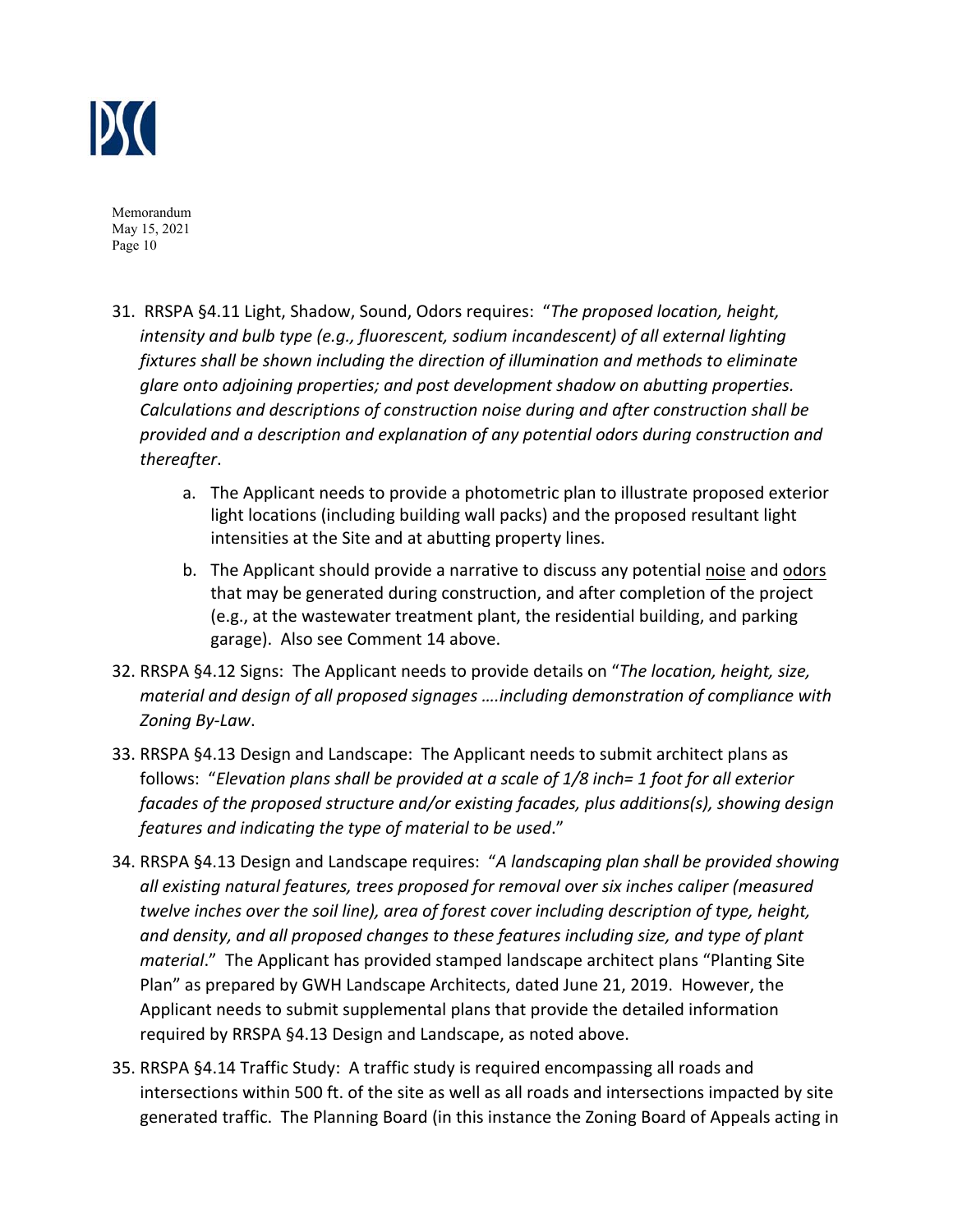

> lieu of the Planning Board) is authorized to define requirements for the traffic study. The Town has engaged MDM Transportation Consultants to conduct a peer review of the Traffic Impact and Access Study (TIAS) prepared by Vanasse & Associates, Inc. (July 2019). In order to avoid duplication, we will not perform a detailed analysis of the submitted TIAS. However, it should be noted that the submitted TIAS does not comply with the requirement of Section 4.14 to identify and evaluate construction phase traffic impacts. The TIAS should address construction equipment and heavy truck trips, particularly those generated by earthwork, foundation, and building structure tasks. The TIAS should also identify total construction phase trips based upon the overall project schedule. See Comment 30. The TIAS should identify truck routes and traffic management measures coordinated with Police Department requirements. A draft Construction Management Plan should be provided to minimize overall construction trips particularly single occupant vehicle trips.

36. RRSPA §4.15 Impact and Mitigation requires: "*Analysis shall be provided of impacts during construction including days and hours of operation; provisions for employee and equipment parking; traffic, noise, dust vibration; impacts on wildlife habitats; demand for and effects on character of the community. Any proposed mitigation of negative impacts shall be provided and shall be consistent with the Standards and Criteria set forth in Section XI, Subsection H. of the Weston Zoning By‐Law*." The Applicant needs to provide this required analysis including a proposed construction schedule. Also see Comment 30 above.

#### **PBRR Article IV – Design Standards**

PBRR §4.03 Radii requires: "*Street right‐of‐way side lines at intersections shall be cut back so as to provide for curved radii of not less, than 35 feet and pavement lines at intersections shall be cut back so as to provide curb radii of not less than 48 feet. The minimum centerline radii of streets shall be 250 feet*."

37. The Applicant should address plan compliance with these standards.

PBRR §4.04 Grades requires: "*Grades of streets shall be not less than 1.00% nor, shall grades be greater than 6%. All streets shall be graded so as to provide not less than 250 feet of clear sight distance at 4 1/2 feet above pavement. At an intersection, no grade shall exceed 3% within a distance of 225 feet of the centerline intersections of the two roads. The minimum vertical curve shall be 200 feet*." The access road for the Site basically complies with these requirements, however the Applicant needs to address the following: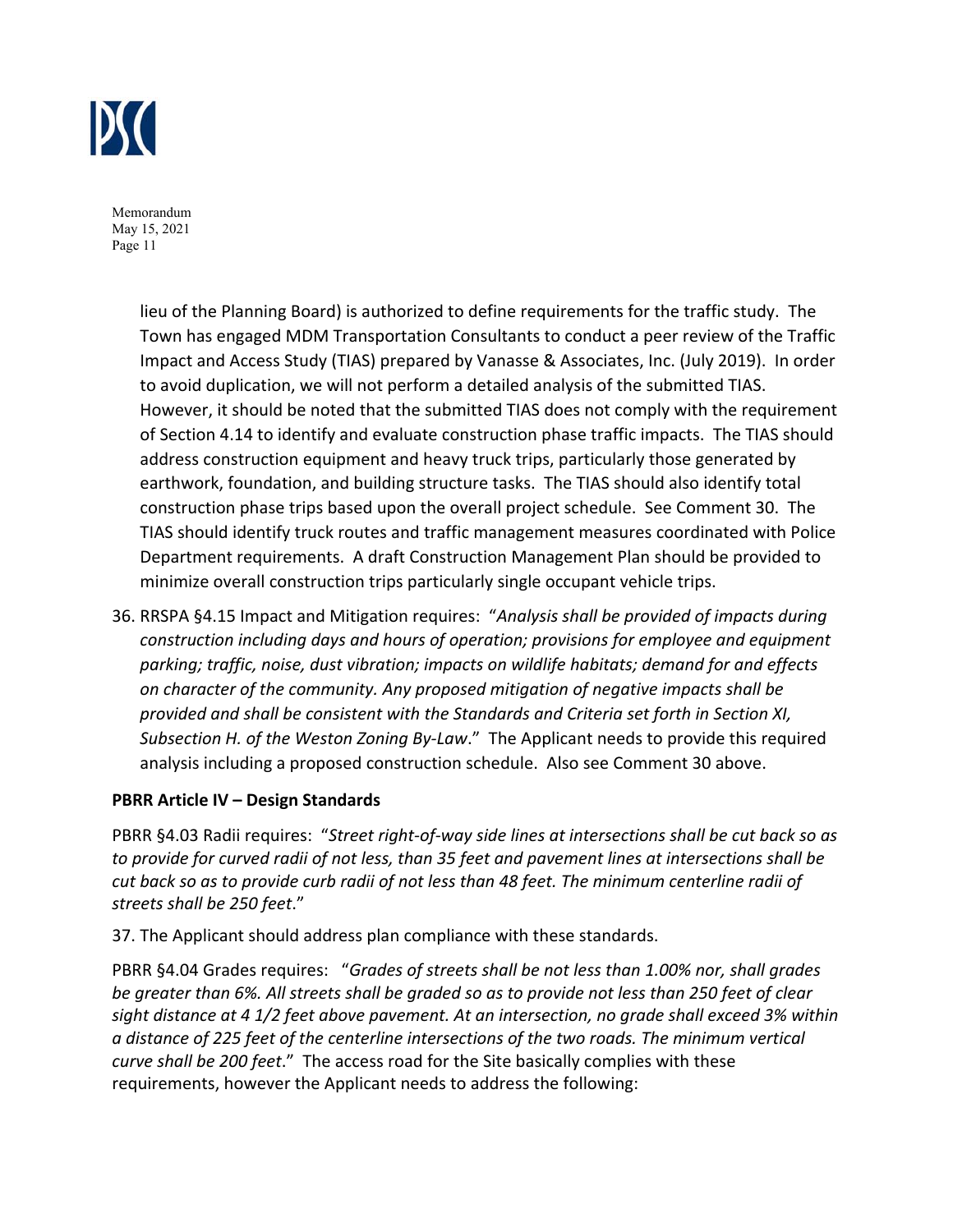

- 38. The Applicant should address compliance with this standard for areas where the site access drive exceeds 6% slope: There are two areas where the drive slope is 10%: 40‐feet of length located off the northeast corner of the building, and 100‐feet of length located off the southwest corner of the buildings.
- 39. The Applicant should provide a surveyor's measurement of site distance where the two driveways will provide access to South Avenue. Also see Comment 24 above.

PBRR §4.17 Shade Trees requires the following: "*Shade trees, not less than 12 feet in height and of a species approved by the Planning Board shall be planted on each side of every street in the subdivision wherever, in the opinion of the Planning Board, existing woodlands or suitable individual trees are not adequate. Trees shall be located outside the exterior street lines, and at such distance therefrom, and at such spacing, as the Planning Board shall specify, in accordance with the most recent general practice of the Town relating to planting trees on private property along public ways*."

- 40. Although not a public way, in regard to the access driveway to the site, the Applicant should present information to the Town on how proposed plantings along the access drive (per the project landscaping plans) will comply, or might be modified to comply with requirements of this PBRR section.
- 41. PBRR §4.18 Fire Alarm requires "*A fire alarm system shall be installed underground in accordance with the specifications and requirements of the Weston Fire Department as promulgated and amended from time to time*." The Applicant should obtain a letter from the Weston Fire Department in support of their proposed fire alarm system for the Site.

## **PBRR Article V – Construction Standards**

42. PBRR §5.08 Paving of Sidewalks requires the following: "*Sidewalks shall be brought to*  subgrade by the necessary excavation and filling and shall receive a coat of selected gravel *at least 8 inches in thickness, free of all stone over 1 inch in diameter and free from loam, clay, and other foreign matter. Thereafter, each sidewalk shall receive a two‐course bituminous paving at least 2 1/2 inches in total thickness after compaction*." The Applicant should confirm with the Town's DPW that the sidewalk detail shown on Details Sheet C‐13 will satisfy their requirement and the requirements of PBRR §5.08 Paving of Sidewalks. The Applicant's Site plans call for a 5‐foot wide concrete sidewalk within the Site, and also along the south side of South Avenue heading east from a point about 100‐feet west of the